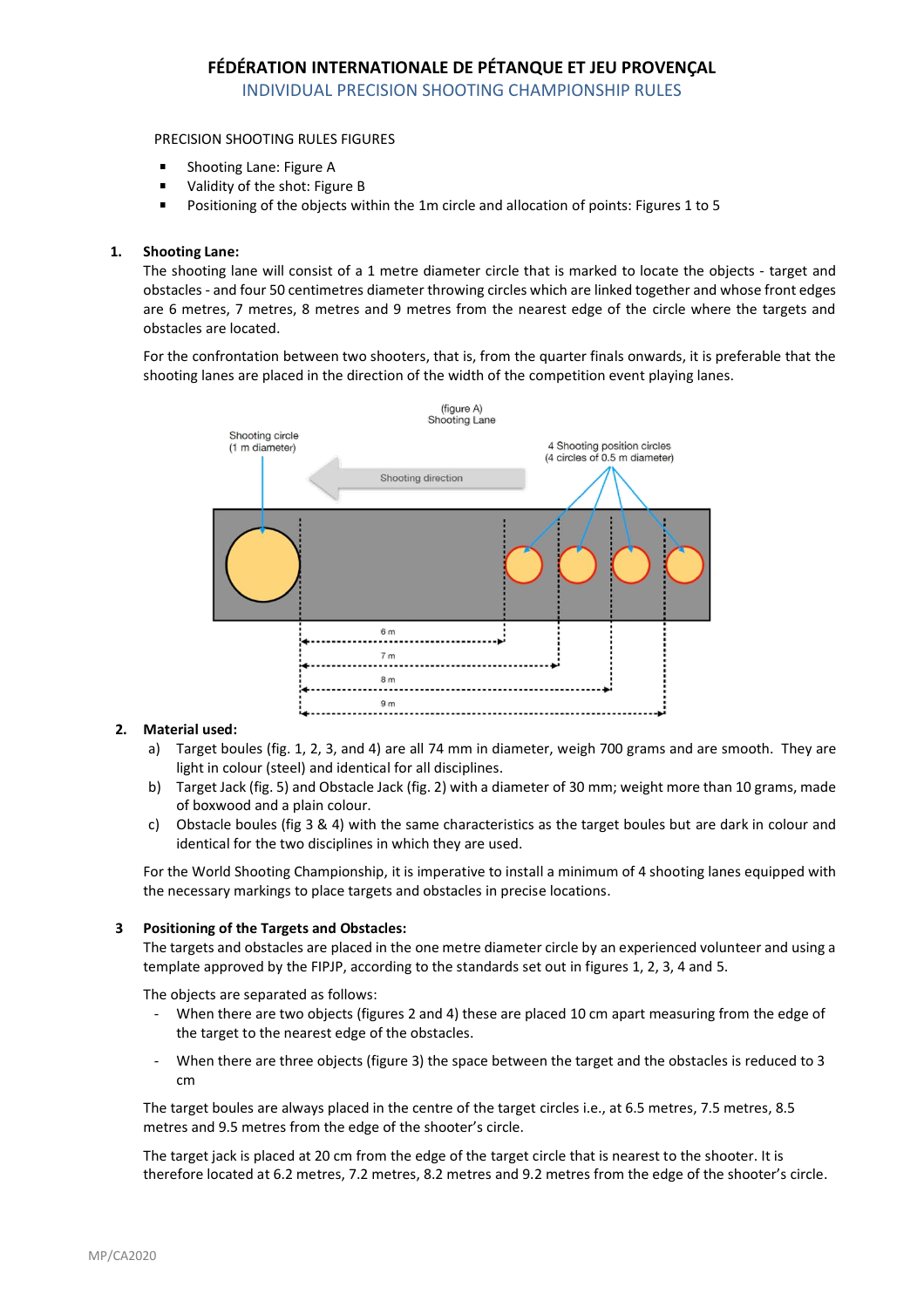### **4. Validity and value of the shot:**

For a shot to be valid the impact of it must be inside the circle where the targets and obstacles are positioned. It is void even if it only partially touches the edge of the circle. To check this, it is recommended to place chalk or plasticine on the edge of the circle.



The shot is valid when the impact of the player's boule is within the shooting circle.

#### **Mark 1 point**

- When the target boule is hit correctly but it does not leave the circle.
- For disciplines 2 and 4, if the obstacle is touched by the shooting boule rebounding from the target boule, whatever the position of the target boule, the jack, obstacle boule or the shooting boule. The point will only be awarded if the impact of the players boule is beyond the obstacle that is front of the target boule. If not, it will be zero (0) points.
- For discipline 3, when after the target boule has been hit, the shooting boule hits an obstacle boule that remains in the circle. Zero (0) points will automatically be given when the target and an obstacle boule leave the circle.

#### **Mark 3 points**

- When the target boule is hit correctly and both it and the shooters boule completely leave the circle and for disciplines with obstacles, without touching them.
- When the target jack (discipline 5) is hit correctly but does not leave the circle.

#### **Mark 5 points**

- When the target boule is hit correctly and completely leaves the circle, but the shooters boule remains and for disciplines with obstacles, without touching them.
- When the target jack leaves the circle after being correctly hit.

#### **The maximum score of one shooting series is 100 points (see figures. 1 to 5).**

#### **5. Progress of the test:**

The World Championship of precision shooting begins with two qualifying rounds in order to select eight players for the final phase. Each shooter must perform a complete series of twenty shots, that means four shots over four distances for each discipline in a maximum time of 15 minutes.

For the first qualifying round, the order is determined by the draw for the first game of the World Championship Triples, the control table is responsible for the allocation of players to the shooting lanes.

At the end of the first round, the 4 best results are qualified for the quarterfinals by taking, respectively, the numbers 1 to 4. The next 16, at least, are selected to participate in the second round. However, if some players have the same total as the sixteenth, they also qualify for the second round.

For the second round of qualification the order of play is the reverse of the order of the results of the first round, the players who have achieved the lowest scores playing first. The control table is responsible for the allocation of players to the shooting lanes.

For the results the score of each player is added to that achieved in the first round.

At the end of the second qualifying round, the 4 best results, following the rules given above, are qualified for the quarterfinal and they take the numbers 5 to 8.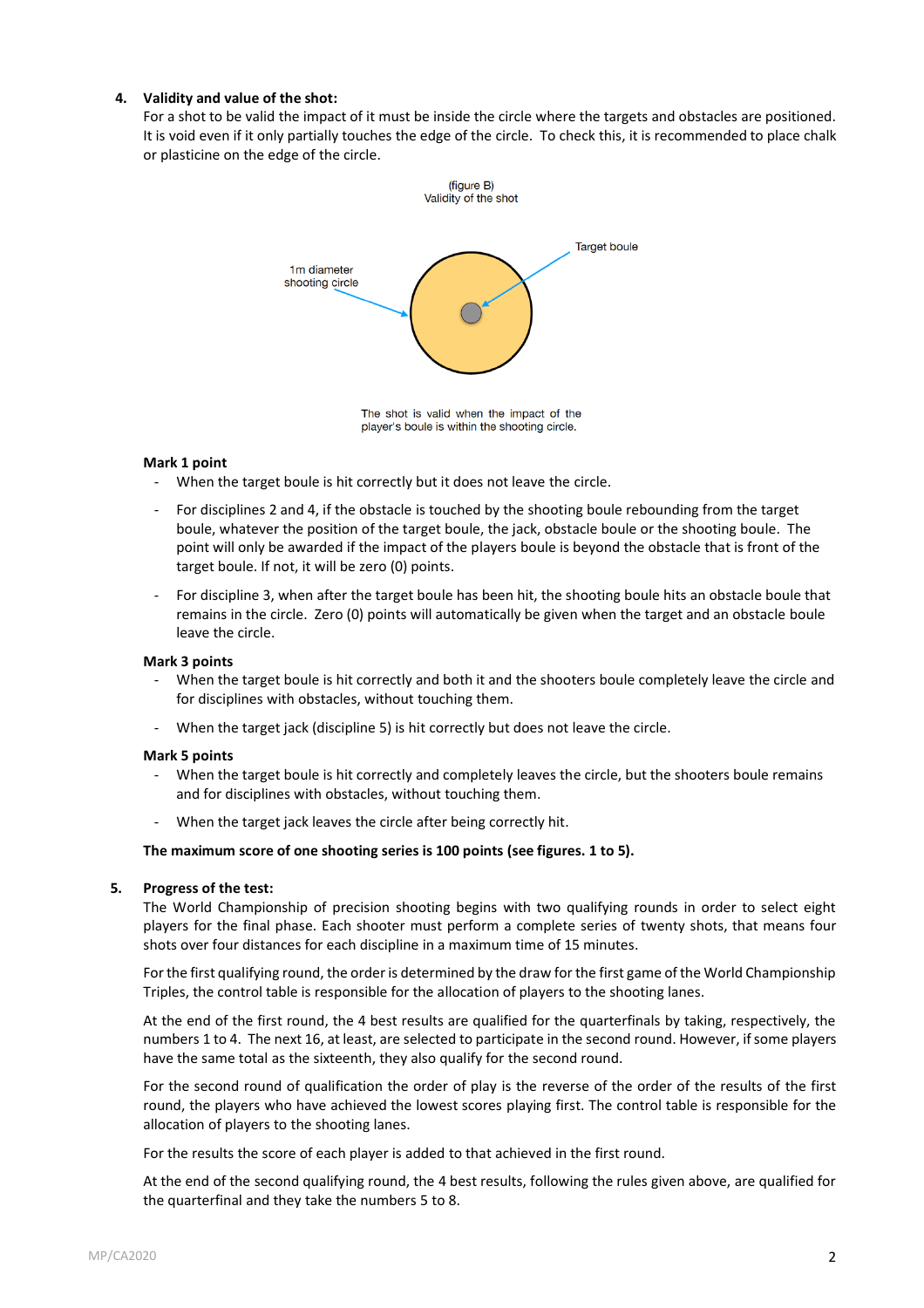In the case of a tie for the four qualifying places in each round, the winner will be the player who scored the most 5 points; if still tied the winner will be the player who scored the most 3 points.

**Barrage -** In case of perfect tie, a barrage is organised in which each player shoots only one boule for each discipline from the circle located at 7 meters. If still tied, this procedure is repeated but stopped when as soon as one of the players scores more points than the other on a target. This procedure is also followed in case of a tie during the final phase.

The final phase takes place in direct confrontation according to the following table, which is followed until the final:

In each game the player qualifies by having achieved a better score than his opponent.

In the quarterfinals, semi-final and final, the two opponents shoot, alternately on the same shooting lane.

#### **6 General rules:**

The players, playing alone during the qualifications or one after the other in direct opposition, shoot in order from figure 1 at 6 metres to figure 5 at 9 metres.

Each player has a maximum of 15 minutes to make all their shots. The time is tracked at the scoring table, announced to the players at the end of each discipline and, if possible, displayed visibly.

The countdown starts when the points umpire raises his arm after the set-up template for the discipline has been removed; the time is stopped when the boule leaves the player's hand.

The player must remain in the circle with both feet on the ground until their thrown boule hits the ground or target. Having one foot completely off the ground will result in a red card, which will cancel the shot, even if the player, in the process of their throw, does not leave the circle before the impact of the shooting boule.

A red card will also be awarded to any player whose foot touches the throwing circle

A player receiving a second red card will have their round of shooting stopped but will retain the points they have already scored.

Only an umpire or a designated member of the organisation is entitled to replace targets and obstacles using a template approved by the FIPJP. It is forbidden for coaches or other players to intervene in the shooting lane.

The Coach may assist the player but is not permitted beyond the 4 shooting positions.

For each lane there must be:

- An umpire or an official to check the position of the feet of the shooter. They should have a white sign to announce that the shot is valid and a red one to announce that the shot is void. They must be extremely strict in awarding a red card to the player who raises a foot before their boule has struck the ground or target. The umpire or official must not warn the player whose foot is touching the circle.
- An umpire who, using markers with numbers 0, 1, 3 or 5, announces the results to the score table, after taking care to control that the shot was validated. The umpire must be situated opposite the circle that the shooter is going to use and always at least 2 metres from it.
- One score marker per player at the scoring table to record the results boule by boule on the specific forms and an official to record and announce, at the end of each discipline, the time remaining for the player; this role can be fulfilled by the score marker.

## **7 Use of video:**

When it is possible to arrange, video can be used for the direct confrontation matches in the event of a challenge to an umpire's decision. To this end, each coach will be given a green card that can be used to request reviewing the video.

If the challenge is upheld, the card may be used again during the match. If the challenge fails, the coach will not be able to make any further complaints until the end of the match.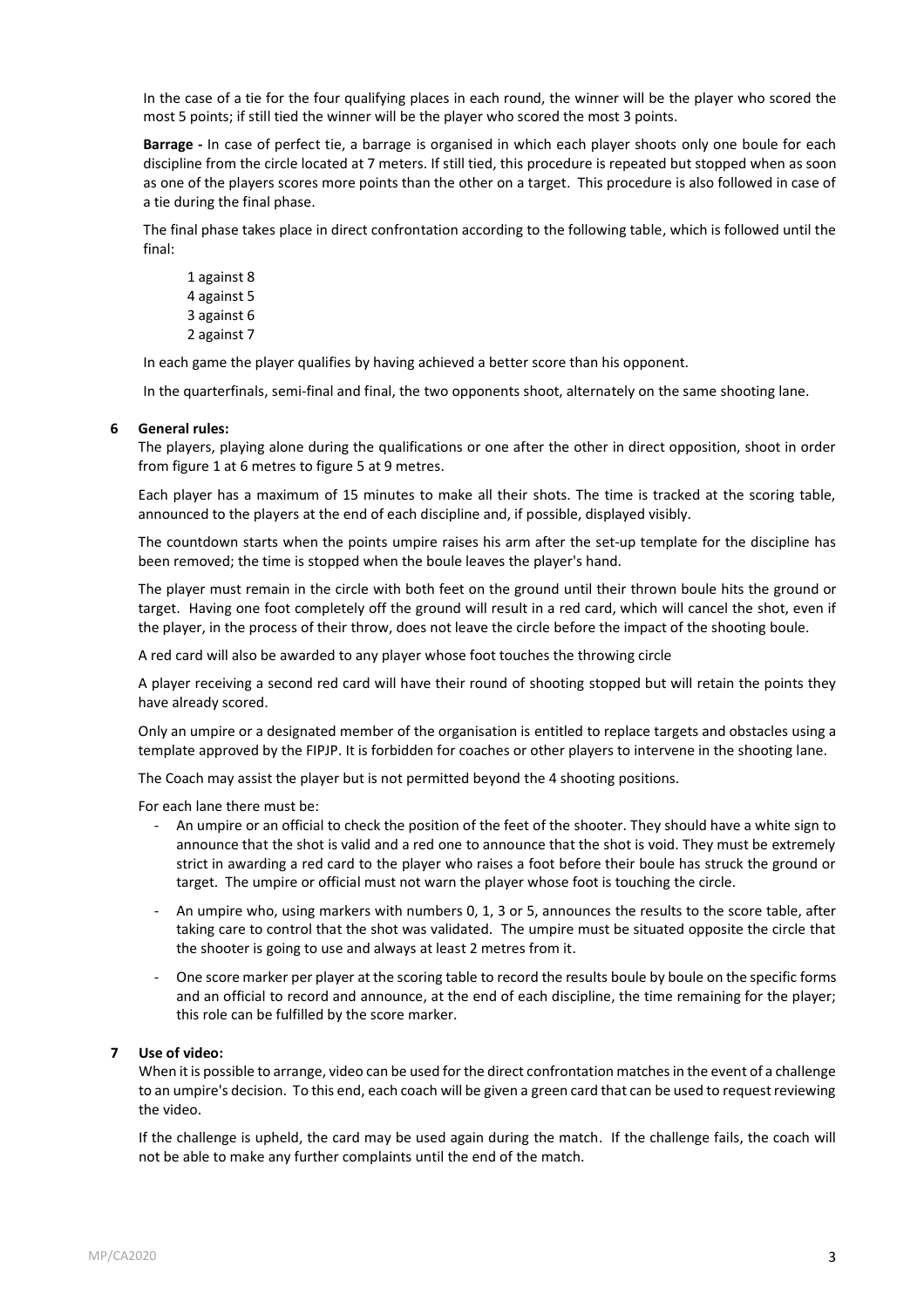### **8 Registration in the World Championship of Shooting:**

There can only be one competitor per nation, and they must be a part of the team of four players registered by their federation for the World Championship - Triples.

However, as an exception the title holder may attend to defend it, even though his country has not qualified for the World Championship - Triples and only in these conditions; otherwise, he should be a member of the team. He benefits from the same conditions of support.

### **9 Prize and Title:**

The first four of the Championship receive: for the winner a gold medal, a personal World Champion trophy, another one for the federation and a World Champion shirt. For the finalist, a silver medal, a personal trophy and another one for the federation, presented by the organising Committee; and for the two semi-finalists, a bronze medal and a trophy presented by the organising committee. Each quarter finalist also receives a trophy presented by the organising committee.

The medals are given by the FIPJP on the podium provided for this purpose; this ceremony is followed by the raising of the National flags of the medallists and the playing of the national anthem of the winner.

### **10 Incidents:**

If an incident occurs during the course of the event (power failure, storm, incorrect behaviour of the public (throwing objects or laser beam etc.) not directly involving a player, this competition is stopped. It will resume as soon as possible, with the same players starting again with figure 1.

At the first call, a player has 5 minutes to present themself at the shooting competition. In case of absence, they will be called a second time, but in this case, they start the competition with a penalty of 5 points. If the player is not present 5 minutes after the second call, they are eliminated.

Annex 1 – figures 1 to 5





 $10 \text{ cm}$ 

" Obstacle jack"

| Result of shots                                                                                                                                 | Points |
|-------------------------------------------------------------------------------------------------------------------------------------------------|--------|
| The target boule goes out of the circle and the thrown boule<br>remains in the circle. "Carreau"                                                | 5      |
| Successful (target boule hit and shooting boule completely<br>leave the circle).                                                                | з      |
| Touched - target boule hit and remains in the circle.<br>- target boule hit and the obstacle jack is touched<br>by the rebounding thrown boule. | 1      |
| Missed or the impact of the thrown boule is before the<br>obstacle jack.                                                                        | o      |

The impact of the thrown boule must be after the obstacle jack.